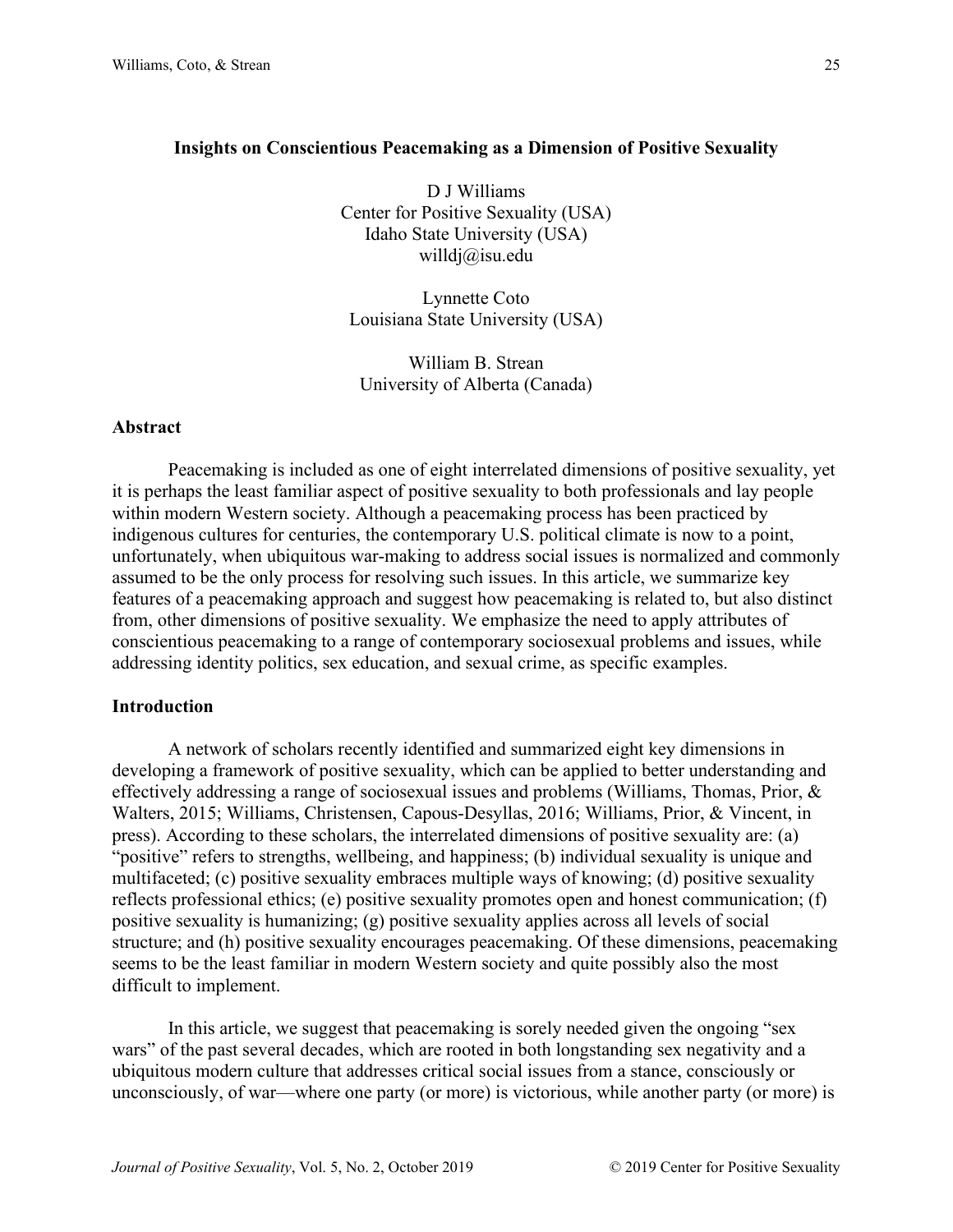defeated. Specifically, we intend to provide insights into how attributes of peacemaking may be applied to matters of sexuality, thus potentially promoting a move toward eventually resolving controversial sociosexual issues wherein progress, regarding fairness and social justice, has been slow. While our intent here is to provide valuable insights in applying basic peacemaking to sexuality issues, readers are referred elsewhere for comprehensive theoretical and ideological discussions of peacemaking in both preventing and addressing harms (e.g., Hanh, 2005, 2014; Ishoy & Kruis, 2019; Pepinsky, 2013; Pepinsky & Quinney, 1991; Quinney, 2000).

# **Attributes and Process of Peacemaking**

Peacemaking has been a core feature of indigenous cultures for centuries. Peacemaking requires self-awareness and self-management, careful listening, empathy, creativity, continual learning, and the ability to let go of what is not within one's control (Hanh, 2005, 2014). Peacemaking is achieved through the collective goal for all to heal and move on; thus, it is essential that all voices are valued and empowered. While violence is a common reaction to fear, threats, and emotional pain, peacemaking requires an underlying focus on self-control, compassion, and the ability to listen to, and understand, many different perspectives (Pepinsky, 2013). Peacemaking can also be associated with valuing harmony over retributive justice and privileging the collective over the individual. It may be difficult for many to consider implementing peacemaking when subtle violence is often ubiquitous within much of modern western culture.

A central tenet of peacemaking is the realization that violence cannot be solved with violence (Quinney, 2000). Accordingly, modern Western war-making approaches to social issues that are commonly reflected in popular slogans, such as "the war on drugs," "the fight for LGBTQ rights," and "combatting sexual violence" may be well-intentioned but have limited effect in successfully resolving such issues. As the (perhaps apocryphal) tale goes, Mother Teresa declined to attend a march against war, but said she would gladly attend a march for peace. Sadly, a tough, war-making approach, where winning is sought with little critical thought as to potential monetary and emotional costs, seems to drive current political agendas and social policy development. In addition, war-making processes lead to further division and animosity through identity politics and thus may be counterproductive in resolving many sociosexual issues. When an adversarial approach is taken, it facilitates resistance and conflict. A purely positive approach fosters collaboration and expansion.

According to Fuller (1998), a peacemaking perspective requires: nonviolence and peaceful means in approaching social problems and issues; social justice at all levels (micro, mezzo, and macro); inclusion of all parties involved; ensuring that all parties fully understand the language of the issue and ways that it may be addressed; and Kant's categorical imperative (People should not act in a way that they would not want everyone else to act). These attributes of peacemaking, then, clearly overlap with the roots of other positive sexuality dimensions specifically those of: humanization, open and honest communication, professional ethics, application at all levels of social structure, and multiple ways of knowing.

The dimension of peacemaking, in contrast to many of the other dimensions of positive sexuality, seems to be ideological, which then drives a process of creative problem-solving. In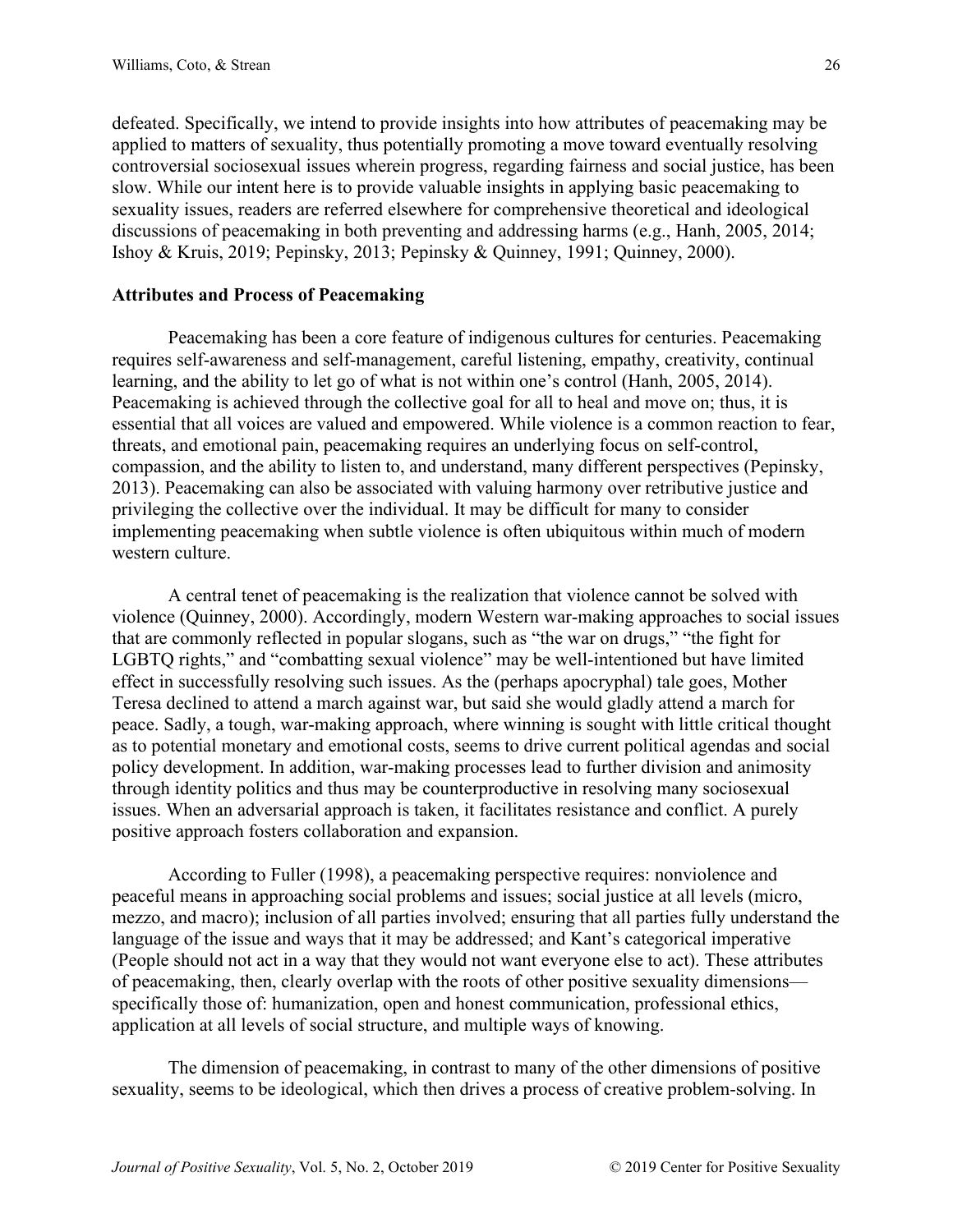other words, peacemaking calls for a particular way of being and is ontological, which then naturally facilitates a peaceful process of doing. This makes it a unique and particularly valuable, though sometimes difficult, approach to dealing with sexual matters, especially given a long Western history of sex-negativity and the natural sex-negative consequence of applying a warmaking approach to sexual matters. Thus, it may be argued that positive sexuality cannot truly be positive without a creative process of peacemaking, because the "positive" in positive sexuality refers to the presence of strengths and beneficial attributes that overall increase well-being and quality of life. Because peacemaking seeks to make things better in the long term for everyone involved (win-win), rather than outcomes where some benefit and others do not (win-lose), a peacemaking process reflects collective positivity. Furthermore, peacemaking and humanization are complementary as an ideological way of being. Because peacemaking focuses on the process of how all parties can contribute to seek ways where healing and success for all may be realized, the centrality of a collective process, especially within a pervasive sex-negative culture, emphasizes its importance as a unique positive sexuality dimension. Thus, a peacemaking application potentially can be beneficial to sex research, education, professional practice, and collectively addressing sociosexual issues. Implicit in this process may be a relaxing of individual identities such that there is greater focus on collaboratively "getting it right" with less concern about "being right" and winning or demonstrating superiority. While at times peacemaking may call for defending truths and human rights, such a stance does not include provoking or attacking language or behavior.

#### **Toward the Application of Peacemaking to Sex Topics: Some Examples**

In the remainder of this article, we offer insights on the potential benefits of applying peacemaking to a few salient contemporary sexual issues, specifically sexual identity politics, sex education, and sexual crime and violence.

# *Sexual Identity Politics*

In recent decades, there have been tensions, understandably, between political gay rights activists that have used the "born this way" theory to defend gay rights (Stombler, Baunach, Simonds, Windsor, & Burgess, 2014) and those who reject this approach. The "queer by choice" argument opposes the "born this way" theory and advocates for equality as humans, yet defends sexuality as a choice (Wilkerson, 2009). These longstanding sexual identity politics and associated conflicts are largely rooted in fear, and thus could benefit from the cultivation of the peacemaking process, where people on both sides are heard and valued, and underlying fears are recognized. The amelioration of such conflicts can include broadening from binary views. When an issue is framed in black-and-white terms, there is greater likelihood of discord. When perspectives are complexified, and nuances and/or continua are acknowledged, greater harmony can arise. We point out, accordingly, that newer theories, such as *Sexual Configurations Theory* (SCT) (van Anders, 2015) recognize that sexual identities are extremely diverse and complex and are shaped by numerous factors, with some being outside of individuals' control (e.g., genetics), while others are more malleable and within individuals' control. Thus, compared to earlier theories, SCT seems conducive to implementing conscientious peacemaking. Earlier debates and opposing points of view, though limited, have contributed to current, more sophisticated and nuanced research and theory. However, it remains important to incorporate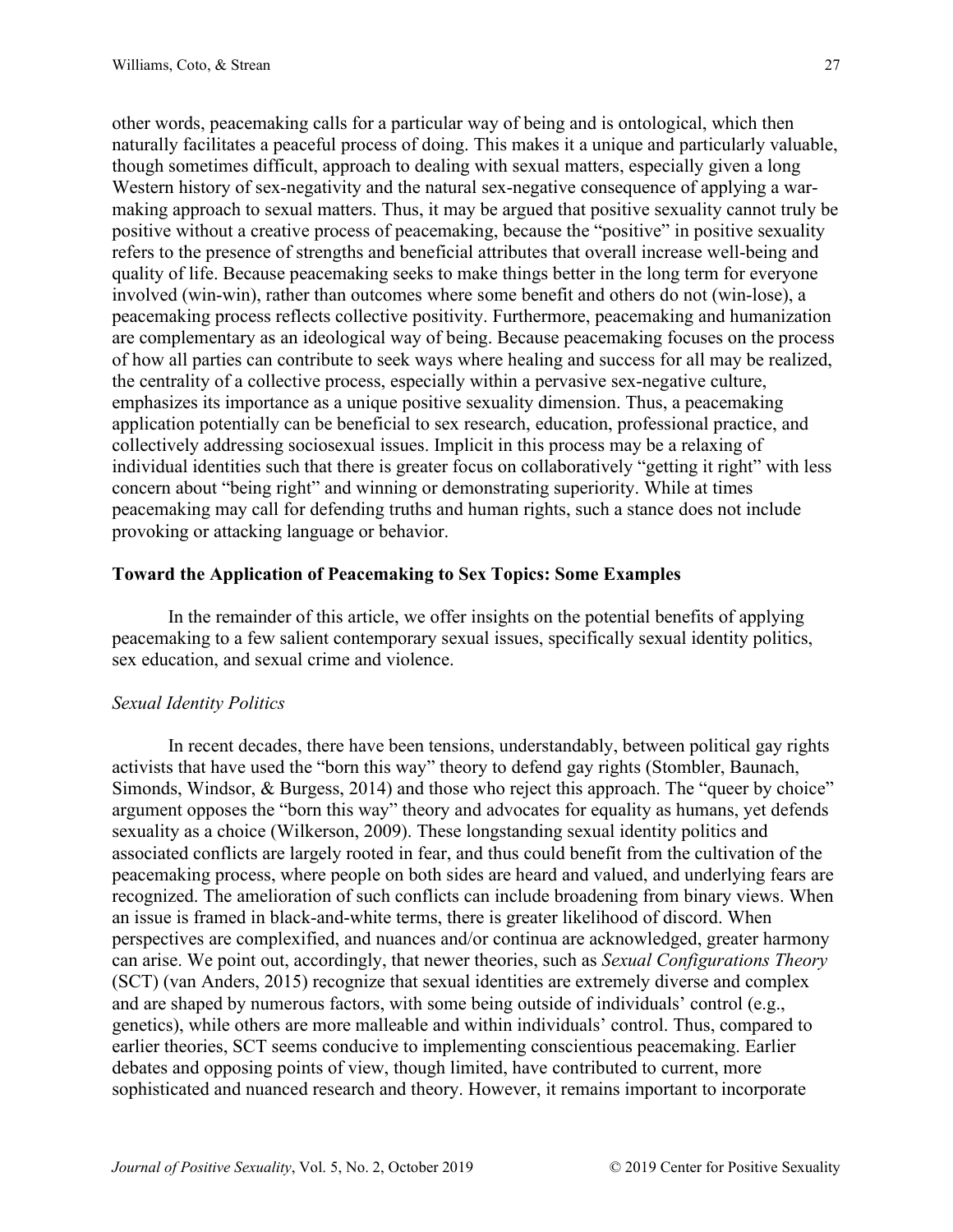multiple disciplines, theories, and methods in advancing sexuality knowledge, and especially to move beyond fear as a primary driver of policy.

In recent decades, there has been a rapid explosion regarding the numerous ways that individuals self-identify regarding gender and sexuality. It seems that some, perhaps more conservative, people may be dismissive, to one degree or another, of these emerging sex and gender terms and identifiers. There are others, however, who may be easily offended if their preferred specific identity term is not precisely used or correctly understood by other people. Peacemaking seeks to understand others, appreciates people's good intentions, and encourages openness, continued learning, and forgiveness. Valuing and practicing a peacemaking process leads to greater understanding and appreciation of the complexity of individuals' sexual identities (recognition that individual sexuality is multifaceted and unique, a specific dimension of positive sexuality). Recognizing that enormous fear and vulnerability are often connected to both individuals' sexual identities and beliefs, irrespective of particular stances, may help to foster greater compassion and facilitate peacemaking in this domain.

The United States can benefit from adopting a peacemaking approach to create policies that protect people of all genders and sexualities. For example, multi-gender policies have been implemented in the European Union for over 25 years (Wade & Ferree, 2018). Furthermore, peacemaking operations for refugees have been employed by the United Nations in policies that are inclusive to different genders (Schmidt, Mittelman, Cheru, & Tripp, 2009). Despite these global advances, the United States currently seems to be under a largely binary political climate where people are afraid to communicate in community spaces for fear of being ostracized or punished in some way, which reflects a common, modern, war-making process. In other words, peacemaking is not about being more or less conservative or liberal but is about trying to understand and appreciate others as unique individuals, being open to continual learning, valuing people's good intentions, practicing integrity, and being willing to forgive.

# *Sex Education*

It is significant to note that sex education is historically rooted in the old notion that biological sex equates gender (Strombler et al., 2014). This notion is counter to modern day gender equality activism and further intensifies tensions in gender identity politics. Sex education fails to provide students with a comprehensive understanding of the fluidity of gender identity and the complexity of sexual identity. Sex education has continued to perpetuate stereotypical, socially constructed, binary gender norms and sexual scripts. School administrators, educators, and gender equality activists would all benefit from taking a peacemaking approach in updating sex education in schools to be inclusive of all genders and sexualities. It is crucial that children receive early sex education that addresses a range of genders and sexualities.

Desirable sex education should discuss potential risks, but also benefits, of sexual behavior. For example, masturbation triggers the neurotransmitter dopamine and releases feelgood hormones that can help reduce feelings of anxiety and depression. Sexual activities are, of course, pleasurable, and experiencing pleasure is an important, healthy aspect of human existence. This obvious reality should be addressed in sex education curricula. More broadly,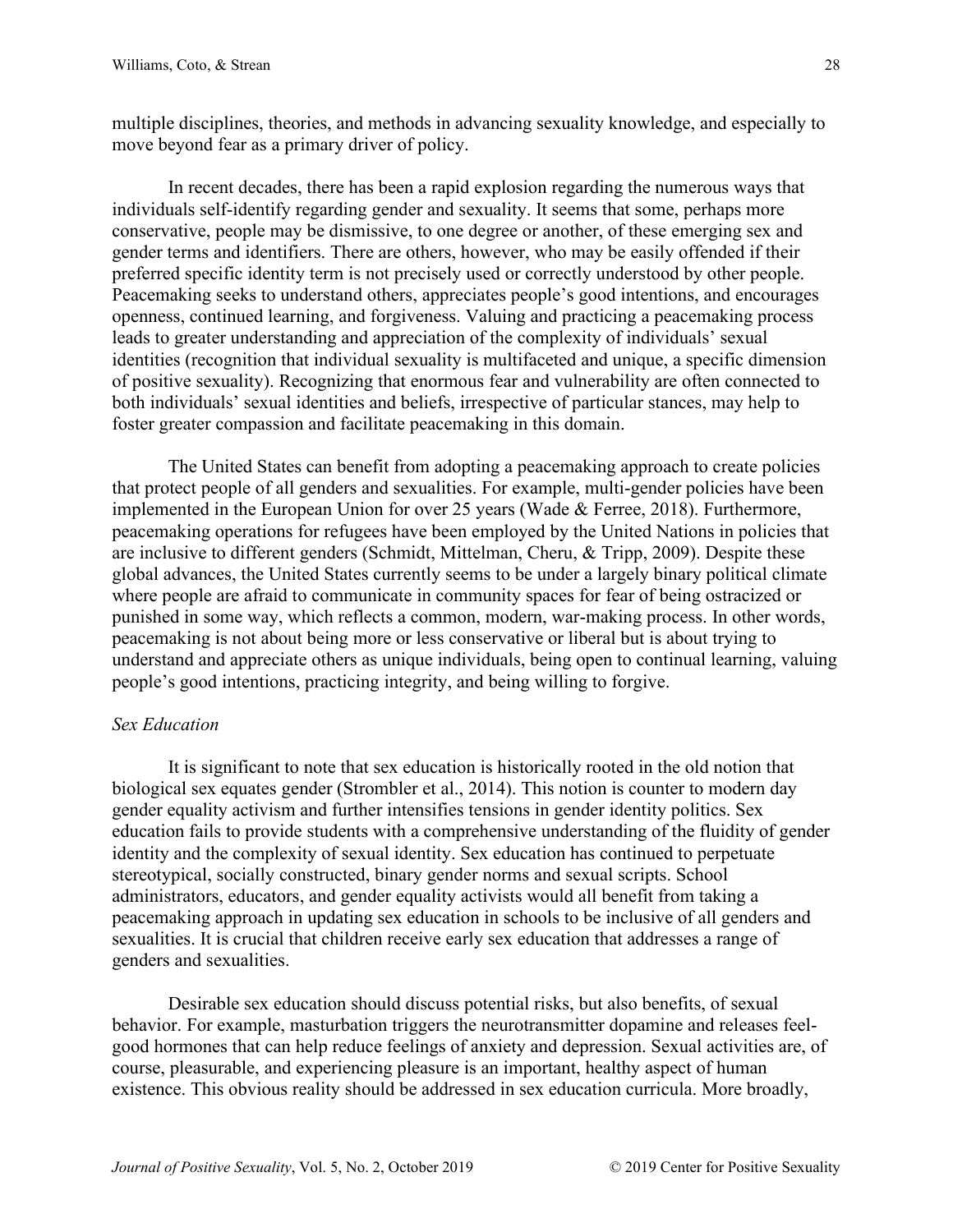Health Organization, 2006), and should be routinely discussed in sex education programs to improve overall effectiveness (Koepsel, 2016).

Sex education should empower students and help them learn to make well-informed sexual decisions that are consistent with other important aspects of their identities. Contemporary sex education programs, focused on risk and largely driven by a constellation of parents' fears, are presented didactically to youth, who are commonly assumed to lack the capacity for making responsible sexual choices (Elliott, 2012). Thus, peacemaking could directly help improve sex education in at least two ways: (a) welcoming and addressing discussions concerning parents' fears; and (b) welcoming and encouraging active youth participation in sex education. By doing so, all voices are part of the conversation; fears are addressed; and youth should be better informed, empowered, and given responsibility to make good sexual choices for themselves.

# *Diverse Sexual Interests and Practices*

There is tremendous variation regarding humans' sexual interests, activities, and preferred frequencies. Bondage and discipline, dominance and submission, and sadomasochism (BDSM) is a broad, umbrella term used to describe a wide range of potential erotic, consensual behaviors that may involve one or more elements of fetish interests, pain, humiliation, physical restriction, discipline, dominance, and submission. BDSM motivations and practices are complex and seem to vary between individuals (Sprott & Williams, 2019). Additionally, BDSM experience is shaped by one's culture, social positioning, and specific identity attributes, including gender (Simula, 2019; Simula & Sumerau, 2018). Many individuals who engage in diverse erotic behaviors are psychologically well-adjusted individuals and may be members of alternative sexuality communities (Carlström, 2018). A recent review of the literature found that BDSM may function as legitimate leisure experience—typically associated with a sense of freedom, sense of adventure, decreased stress, and positive emotions—for large numbers of participants, while also being a particular sexual identity for some (Sprott & Williams, 2019).

As with other sexual topics in a cultural climate of sex-negativity, widespread historical interpretations of BDSM have been cloaked in fear and rooted in assumptions of psychopathology. Such assumptions have been thoroughly discredited by a rapidly growing number of studies over the past few decades (for reviews, see Kleinplatz & Moser, 2006; Powls & Davies, 2012; Simula, 2019).

While BDSM participants represent a wide variety of erotic interests and practices, there is also scholarship on many other diverse, closeted, sexual identities and preferences that often challenges common assumptions, including asexuality (Sloan, 2015; Yule, Brotto, & Gorzalka, 2017), casual sex enthusiasts (Armstrong, 2012; Ghaziani, 2017; Wade, 2017), swingers (Edgar, 2017; Kimberly, Hans, & Hans, 2017; Platteau, van Lankyeld, Ooms, & Florence, 2017), and many more. In evaluating the acceptability of sexual practices, whatever these may entail, priorities among participants should include consent, thorough communication, an ethic of care, and caution (Williams, Thomas, Prior, & Christensen, 2014).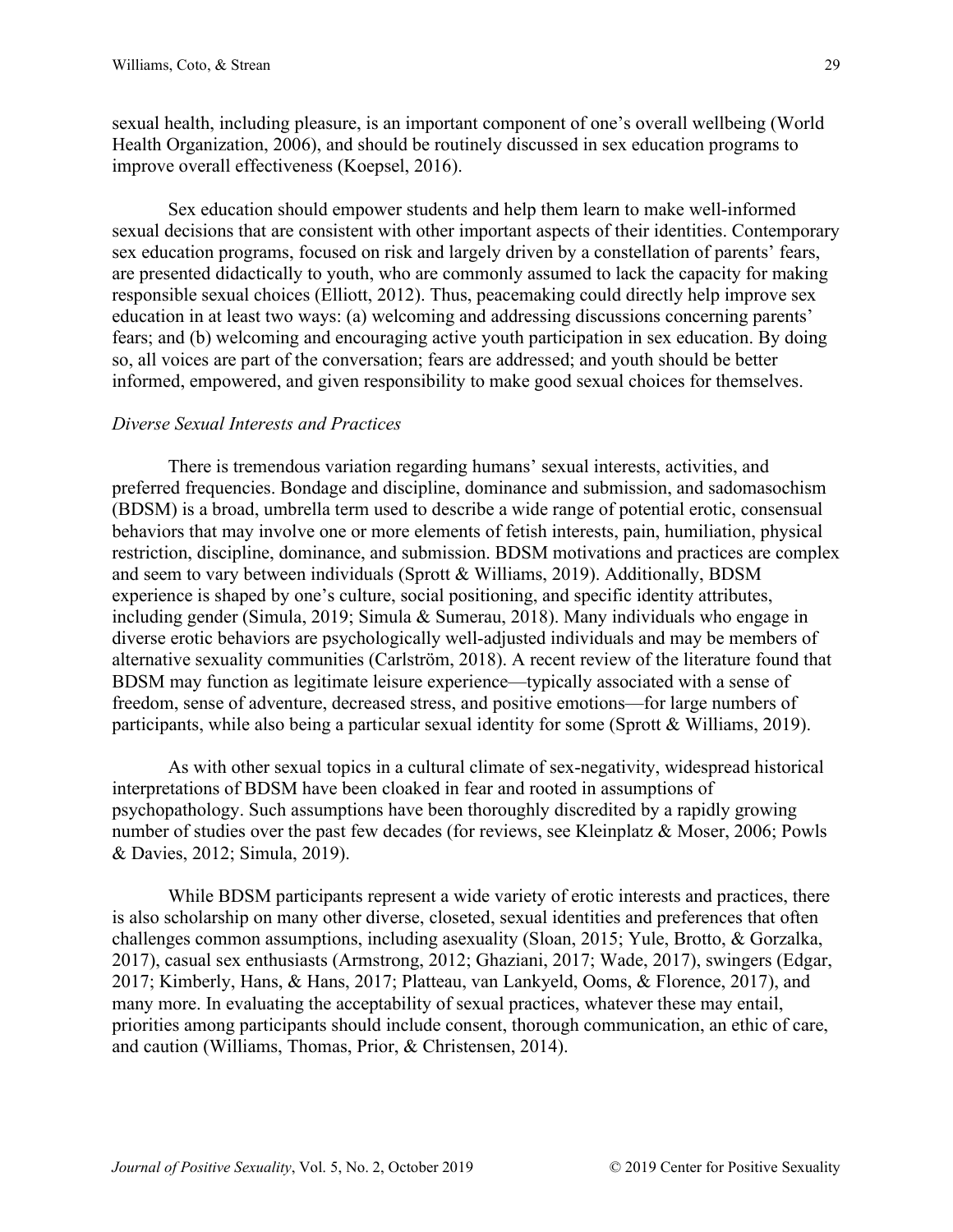Similar to sexual identity politics and sex education, a peacemaking approach to understanding diverse sexual interests and practices must address peoples' various fears. The peacemaking process should include trying to understand subjective experience, compassion for all, and a desire for people to listen and learn from each other (Pepinsky, 2013). The peacemaking process, then, is consistent with core principles of professional ethics, such as client self-determination, compassion, social justice, cultural competence, and embracing human diversity.

#### *Sexual Crime and Violence*

No sexuality topic reflects the widespread acceptance of a war-making process more than contemporary sexual violence policy. It has been documented that the failed U.S. "war on drugs" has moved to a "war on sex offenders" (Oliver, 2012; Rayburn-Yung, 2009). The war on sex offenders relies on the fallacy of emotional reasoning and widespread propagation of myths, thus creating a moral panic. Myths concerning sex offenders—that sex offenders and their motives are all the same, that they nearly always re-offend, and that sex offender treatment is ineffective (Quinn, Forsyth, & Mullen-Quinn, 2004) —are so pervasive that many policymakers, law enforcement personnel, and helping professionals believe them (Meloy, Boatwright, & Curtis, 2013). Reviews of the sex offender research literature show that sex offenders are a heterogeneous group, sexual re-offense rate is generally low for many offenders, and that evidence-based treatment is effective in reducing recidivism (e.g., Hanson, Bourgon, & Helmus, 2009; Walton & Chou, 2014; Williams, Thomas, & Prior, 2015).

Despite assumptions that current U.S. sex offender policy is effective, a thorough review of the research literature suggests that such policy is ineffective at best, encourages violence toward offenders and also their families, and thus may increase recidivism risk (Williams, Thomas, & Prior, 2015). Recent research has shown that sex offender policies have damaging long term effects on housing mobility, increase the likelihood of moving into more socially disorganized neighborhoods with crime, and affect racial minority sex offenders the most (Tewksbury et al., 2016). There is a long historical record showing a range of responses from neglect to rejection to violence toward many groups who have not been well understood. As fear increases, curiosity declines, and in leaping to conclusions about individuals and groups, peace is diminished. Again, through acknowledgment of complexity, and some hesitation before basking in uninformed conclusions, greater understanding and compassion can develop.

Minority communities, specifically the Black and Latino communities, face harsher sentencing compared to white offenders (Curry, 2017). For example, Brock Turner, a White college student attending Stanford University, was seen by two eyewitnesses raping an unconscious woman and was sentenced to six months in prison. However, Albert Wilson, a Black college student attending Kansas University, was recently sentenced to twelve years in prison for allegedly raping a White woman, yet the prosecutors had zero DNA evidence and no eyewitnesses. The most violent sexual offenses receive high media coverage and fuel sex offending myths, and racial sentencing discrepancies exacerbate tensions in communities. As a peacemaking reminder, violence cannot be resolved through violence (Quinney, 2000). A peacemaking approach utilizes restorative justice and is likely to be much more just and beneficial to all—where all voices (including voices of victims, offenders, and their families) are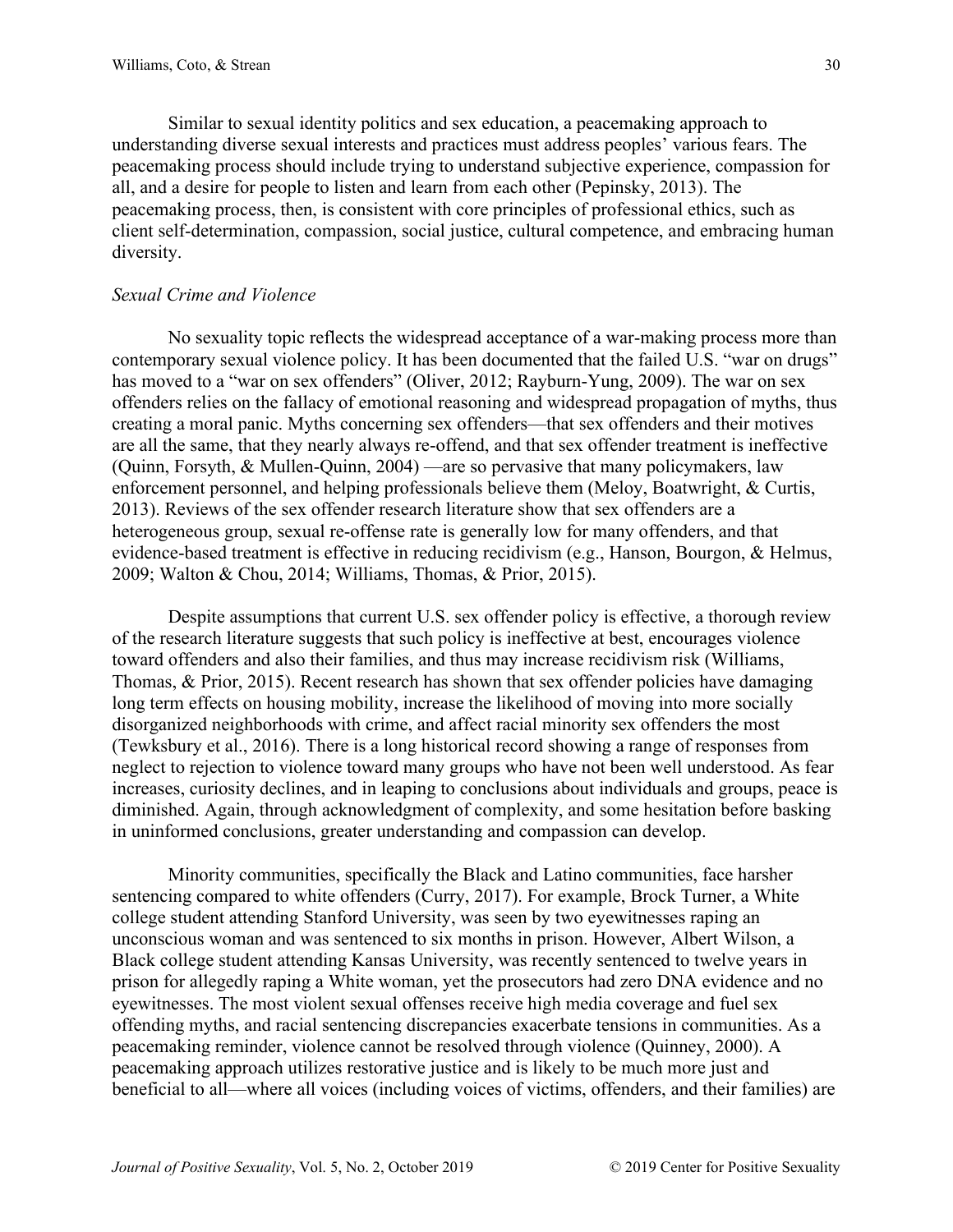valued and heard; creative solutions to make things right, as best as possible, are sought in a spirit of compassion, understanding, and offender accountability.

#### **Conclusion**

Peacemaking is a distinct dimension of positive sexuality that overlaps considerably with other dimensions, including humanization, open and honest communication, professional ethics, application at all levels of social structure, and multiple ways of knowing. Peacemaking includes a conscientious way of being and a solution-focused process. It requires understanding and addressing one's own personal fears and insecurities, recognizing that others have their own fears and insecurities (which tend to play out unconsciously in war-making tactics), valuing people despite their faults and limitations, appreciating good intentions, encouraging continual learning, and being willing to forgive. Peacemaking brings together many voices to hold people accountable and to find creative solutions to problems. In a sex-negative cultural climate where sexual knowledge has long been cloaked in fear, and sex wars continue to drag on, shifting to a peacemaking stance can be difficult, indeed. The arduousness of this process may be exacerbated by the current cultural and media climate in which misogyny and violence are frequent and often normalized by figures in powerful roles. Nevertheless, peacemaking and positive sexuality, more generally, offer hope in eventually resolving sociosexual issues and improving quality of life for greater numbers of people.

#### **References**

- Amstrong, E. (2012). Accounting for women's orgasm and sexual enjoyment in college hook-ups and relationships. *American Sociological Review 77*(3), 435–462. doi: 10.1177/0003122412445802
- Carlström, C. (2018). BDSM, Interaction rituals and open bodies. *Sexuality & Culture*, *22*(1), 209–219. doi: 10.1007/s12119-017-9461-7
- Curry, T. J. (2017). The man-not: Race, class, genre, and the dilemmas of Black manhood. Temple University Press
- Edgar, E. A. (2017). Suburban subversions: Swingers and the sexual revolution. *Sexuality & Culture*, *21*(2), 404–422. doi:10.1007/s12119-016- 9382-x
- Elliott, S. (2012). *Not my kid: What parents believe about the sex lives of their teenagers.* New York. New York University Press
- Fuller, J. R. (1998) *Criminal justice: A peacemaking perspective.* Boston, MA: Allyn & Bacon
- Ghanziani, A. (2017). *Sex cultures.* Cambridge, UK: Policy Press
- Hanson, R. K., Bourgon, G., & Helmus, L. (2009). The principles of effective correctional treatment also apply to sexual offenders: A meta-analysis. *Criminal Justice and Behavior, 36*(9), 865-891. doi: 10.1177/0093854809338545
- Hanh, T. M. (2005). *Being peace.* Berkeley, CA: Parallax Press
- Hanh, T. M. (2014). *The art of communicating.* San Francisco, CA: HarperOne
- Ishoy, G. A., & Kruis, N. E. (2019). A peacemaking approach to desistance from crime. *Critical Criminology, 27,* 211-227. doi: 10.1007/s10612- 018-9405-z
- Kimberly, C., Hans, J., & Hans, J. D. (2017). From fantasy to reality: A grounded theory of experiences in the swinging lifestyle. *Archives of Sexual Behavior*, *46*(3), 789–799. doi:10.1007/s10508-015-0621-2
- Kleinplatz, P. J., & Moser, C. (2006). *Sadomasochism: Powerful pleasures.* Binghamton, NY: Harrington Park Press
- Koepsel, E. (2016). The power in pleasure: Practical implementation of pleasure in sex education classrooms. *American Journal of Sexuality Education, 11*(3), 205-265. doi: 10.1080/15546128.2016.1209451
- Meloy, M., Boatwright, J., & Curtis, K. (2013). Views from the top and bottom: Lawmakers and practitioners discuss sex offender laws. *American Journal of Criminal Justice, 38*(4), 616-638. doi: 10.1007/s12103-012-9189-8
- Oliver, B. (2012). A convict criminology perspective on sex offender laws: America's "War against sex offenders". *Journal of Prisoners on Prisons, 21*, 119–131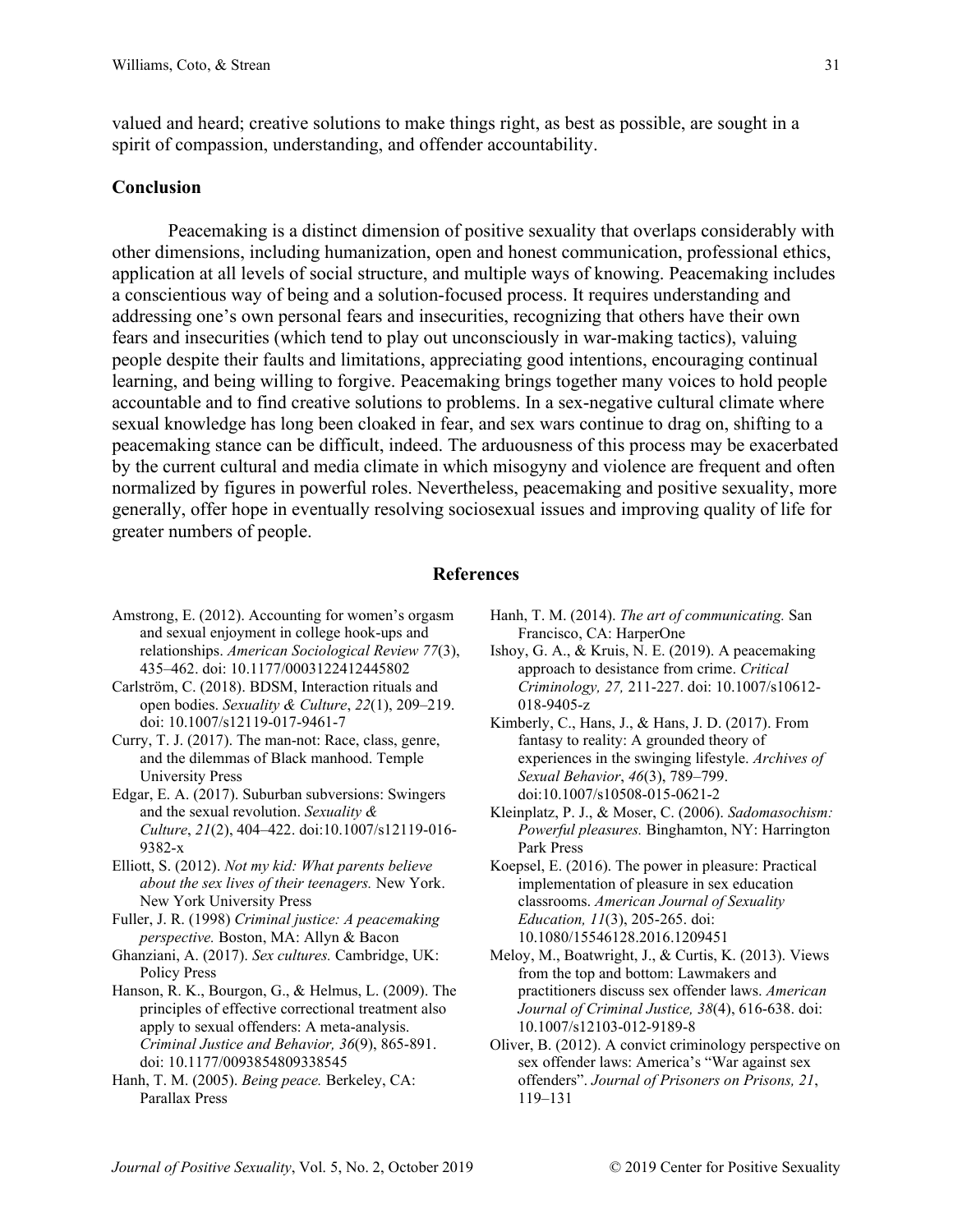Pepinsky, H. (2013). Peacemaking criminology. *Critical Criminology, 21,* 319-339. doi: 10.1007/s10612-013-9193-4

Pepinsky, H., & Quinney, R. (1991). *Criminology as peacemaking.* Bloomington, IN: Indiana University Press

Platteau, T., van Lankveld, J., Ooms, L., & Florence, E. (2017). Sexual behavior and sexually transmitted infections among swingers: Results from an online survey in Belgium. *Journal of Sex & Marital Therapy*, *43*(8), 709–719 doi:10.1080/0092623X.2016.1263702

Powls, J., & Davies, J. (2012). A descriptive review of research relating to sadomasochism: Considerations for clinical practice. *Deviant Behavior, 33*(3), 223-234. doi: 10.1080/01639625.2011.573391

Quinn, J. F., Forsyth, C. J., & Mullen-Quinn, C. (2004). Societal reaction to sex offenders: A review of the origins and results of the myths surrounding their crimes and treatment amenability. *Deviant Behavior, 25*(3), 215-232. doi: 10.1080/10639620490431147

Quinney, R. (2000). *Bearing witness to crime and social justice.* Albany, NY: State University of New York Press

Rayburn-Yung, C. (2009). The emerging criminal war on sex offenders. *Harvard Civil Rights / Civil Liberties Law Review, 45*(2), 435-481

Schmidt, E., Mittelman, J. H., Cheru, F., & Tripp, A. M. (2009). Development in Africa: What is the cutting edge in thinking and policy? *Review of African Political Economy*, *36*(120), 273–282. doi: 10.1080/03056240903086576

Simula, B. L. (2019). Pleasure, power, and pain: A review of the literature on the experiences of BDSM participants. *Sociology Compass, 13*(3), 1- 24. doi: 10.1111/soc4.12668

Simula, B. L., & Sumerau, J. (2019). The use of gender in the interpretation of BDSM. *Sexualities*, *22*(3), 452–477. doi: 10.1177/1363460717737488

Sloan, L. J. (2015). Ace of (BDSM) clubs: Building asexual relationships through BDSM practice. *Sexualities*, *18*(5–6), 548–563. doi:10.1177/1363460714550907

Sprott, R. A., & Williams, D J. (2019). Is BDSM a sexual orientation or serious leisure? *Current Sexual Health Reports, 11*(2), 75-79. doi: 10.1007/s11930-019-00195-x

Stombler, M., Baunach, D., M., Simonds, W., Windsor, E. J., & Burgess, E. O. (2014). *Sex matters : the sexuality and society reader (4th ed.).* New York City, NY: W.W. Norton & Company

Tewksbury, R., Mustaine, E., & Rolfe, S. (2016). Sex offender residential mobility and relegation: The collateral consequences continue. *American Journal of Criminal Justice*, *41*(4), 852–866. doi: 10.1007/s12103-016-9341-y

van Anders, S. (2015). Beyond sexual orientation: Integrating gender/sex and diverse sexualities via Sexual Configurations Theory. *Archives of Sexual Behavior, 44*, 1177-1213. doi: 10.1007/s10508- 015-0490-8

Wade, L., & Ferree, M. (2018). *Gender: ideas, interactions, institutions.* New York: W. W. Norton

Wade, L. (2017). *American hook-up: The new culture of sex on campus*. New York City, NY: W. W. Norton

Walton, J. S., & Chou, S. (2014). The effectiveness of psychological treatment for reducing recidivism in child molesters: A systematic review of randomized and nonrandomized studies. *Trauma, Violence, and Abuse.* doi: 10.1177/1524838014537905

Wilkerson, W. S. (2009). Is it a choice? Sexual orientation as interpretation. *Journal of Social Philosophy*, *40*(1), 97–116. doi: 0.1111/j.1467- 9833.2009.01440.x

Williams, D J, Christensen, M. C., & Capous-Desyllas, M. (2016). Social work practice and sexuality: Applying a positive sexuality model to enhance diversity and resolve problems. *Families in Society, 97,* 287-294. doi: 10.1606/1044- 3894.2016.97.35

Williams, D J, Prior, E. E., & Vincent, J. (in press). Positive sexuality as a guide for leisure research and practice addressing sexual interests and behaviors. *Leisure Sciences* 

Williams, D J, Thomas, J. N., & Prior, E. E. (2015). Moving full speed ahead in the wrong direction? A critical examination of U.S. sex offending policy from a positive sexuality model. *Critical Criminology, 23,* 277-294. doi: 10.1007/s10612- 015-9270-y

Williams, D J, Thomas, J. N., Prior, E. E., & Christensen, M. C. (2014). From "SSC" and "RACK" to the "4Cs": Introducing a new framework for negotiating BDSM participation. *Electronic Journal of Human Sexuality, volume 17.*

Williams, D J, Thomas, J. N., Prior, E. E., & Walters, W. (2015). Introducing a multidisciplinary framework of positive sexuality. *Journal of Positive Sexuality, 1,* 6-11.

World Health Organization. (2006). *Defining sexual health: Report of a technical consultation on sexual health.* [Technical Consultation on Sexual Health, 28–31 January 2002]. Geneva, Switzerland: Author